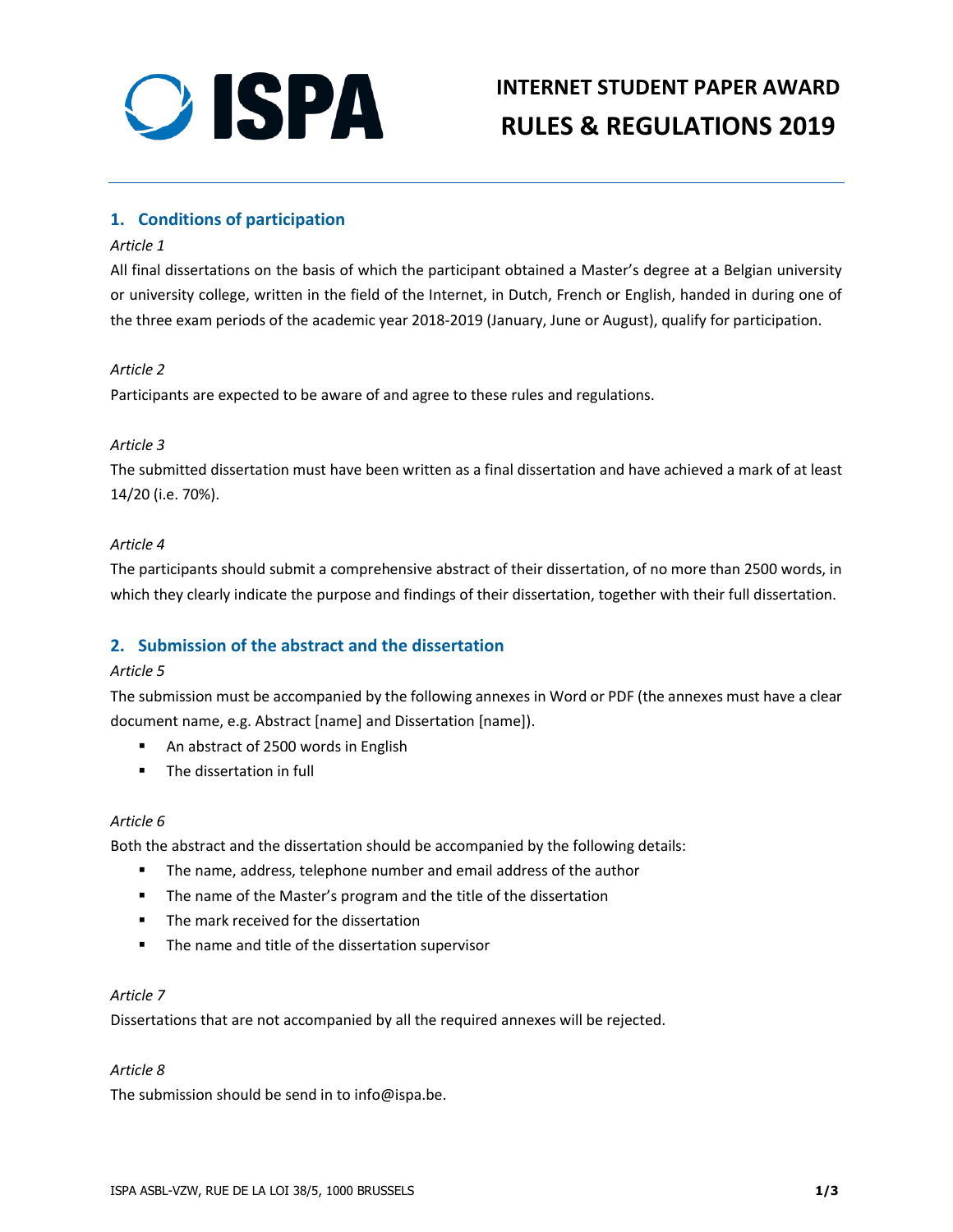#### *Article 9*

The closing date for submissions is September 30, 2019 before midnight.

#### *Article 10*

Participants will receive an acknowledgement of receipt after sending in their submission.

#### *Article 11*

The decision of the jury will be made public during an award ceremony.

### **3. Rights**

#### *Article 12*

The copyright of the dissertation remains with its author, subject to article 13.

#### *Article 13*

ISPA obtains the right to use the submitted dissertation and information contained therein, subject to proper citation.

#### *Article 14*

The author of the dissertation safeguards ISPA against any claims of third parties such as for the violation of copyright.

#### **4. Assessment criteria**

#### *Article 15*

Submissions are evaluated on the basis of the following criteria:

- Innovativeness and originality of the approach
- Scientific quality
- Relevance to the constantly changing world of the Internet
- Appeal and significance of the findings

#### **5. Evaluation**

# *Article 16* The jury will be appointed by ISPA.

#### *Article 17*

In assessing the abstracts and dissertations, the jury reserves the right to consult external experts.

#### *Article 18*

The jury reserves the right to refrain from handing out the award in the event that there is an insufficient number of submissions and/or the quality of the abstracts and/or dissertations is unsatisfactory.

#### *Article 19*

The jury's decision is final and not subject to debate.